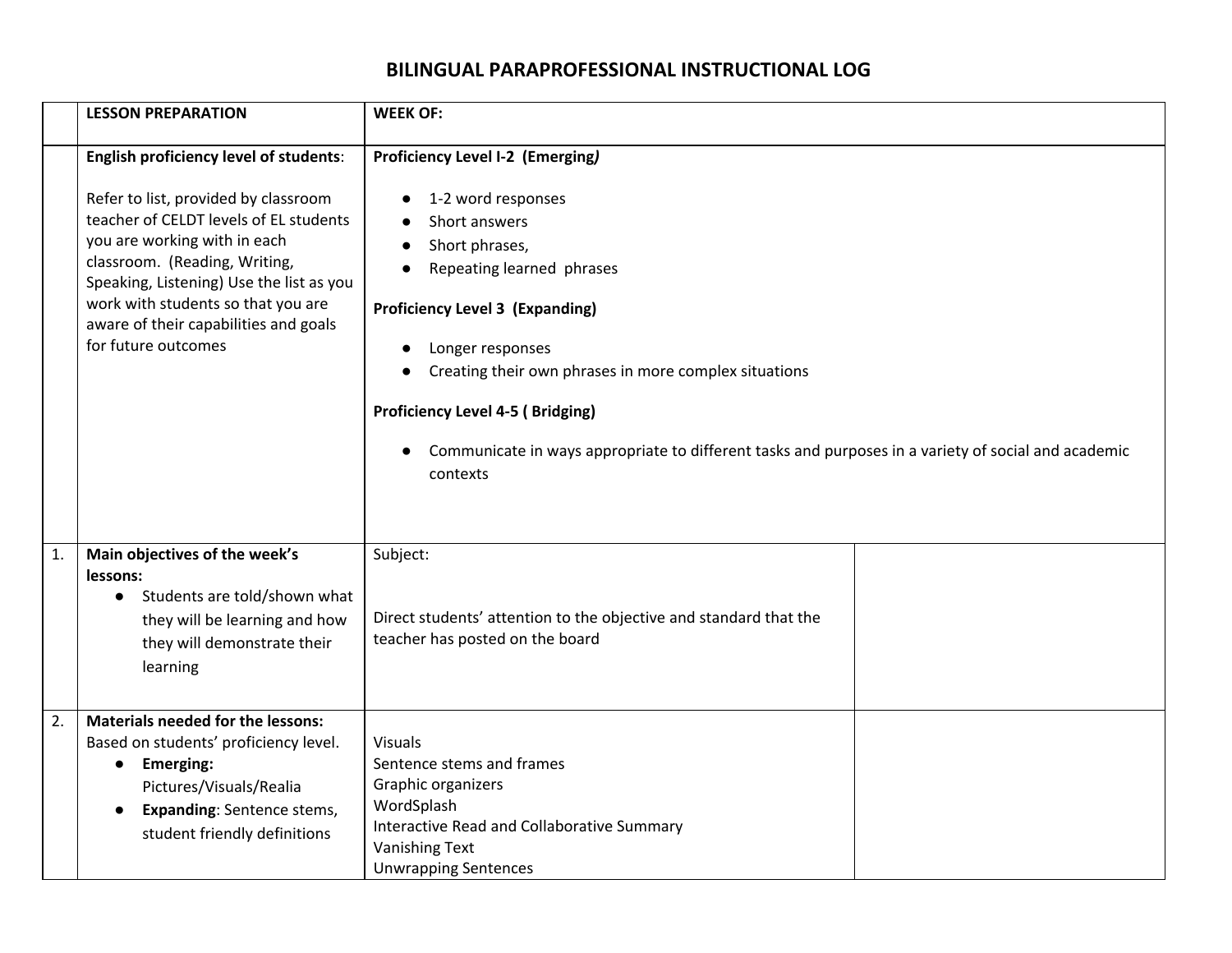|    | Bridging: Academic<br>$\bullet$<br>vocabulary                                                                                                                                                           | Assist students as they work towards proficiency                                                                                                                                                                                                    |  |
|----|---------------------------------------------------------------------------------------------------------------------------------------------------------------------------------------------------------|-----------------------------------------------------------------------------------------------------------------------------------------------------------------------------------------------------------------------------------------------------|--|
| 3. | Vocabulary to be reviewed:<br>If necessary, re-teach<br>$\bullet$<br>vocabulary already presented<br>by teacher<br>Note: Additional words, not<br>covered by the teacher, will<br>need to be introduced | Ask students to bring the list of words/practice book if this is used                                                                                                                                                                               |  |
| 4, | <b>Discussion:</b><br>Talk with the students about what<br>they already know about this subject<br>so that they can start making<br>connections to the new material                                     | Reminder:<br>Use sentence stems or frames to assist students                                                                                                                                                                                        |  |
| 5. | <b>Model/Practice:</b>                                                                                                                                                                                  | Model/Practice:<br>Model the task while explaining what you are doing. Students<br>1.<br>respond, watch and listen<br>Check for Understanding to make sure students comprehend<br>2.<br>Students practice as you observe and assist as needed<br>3. |  |